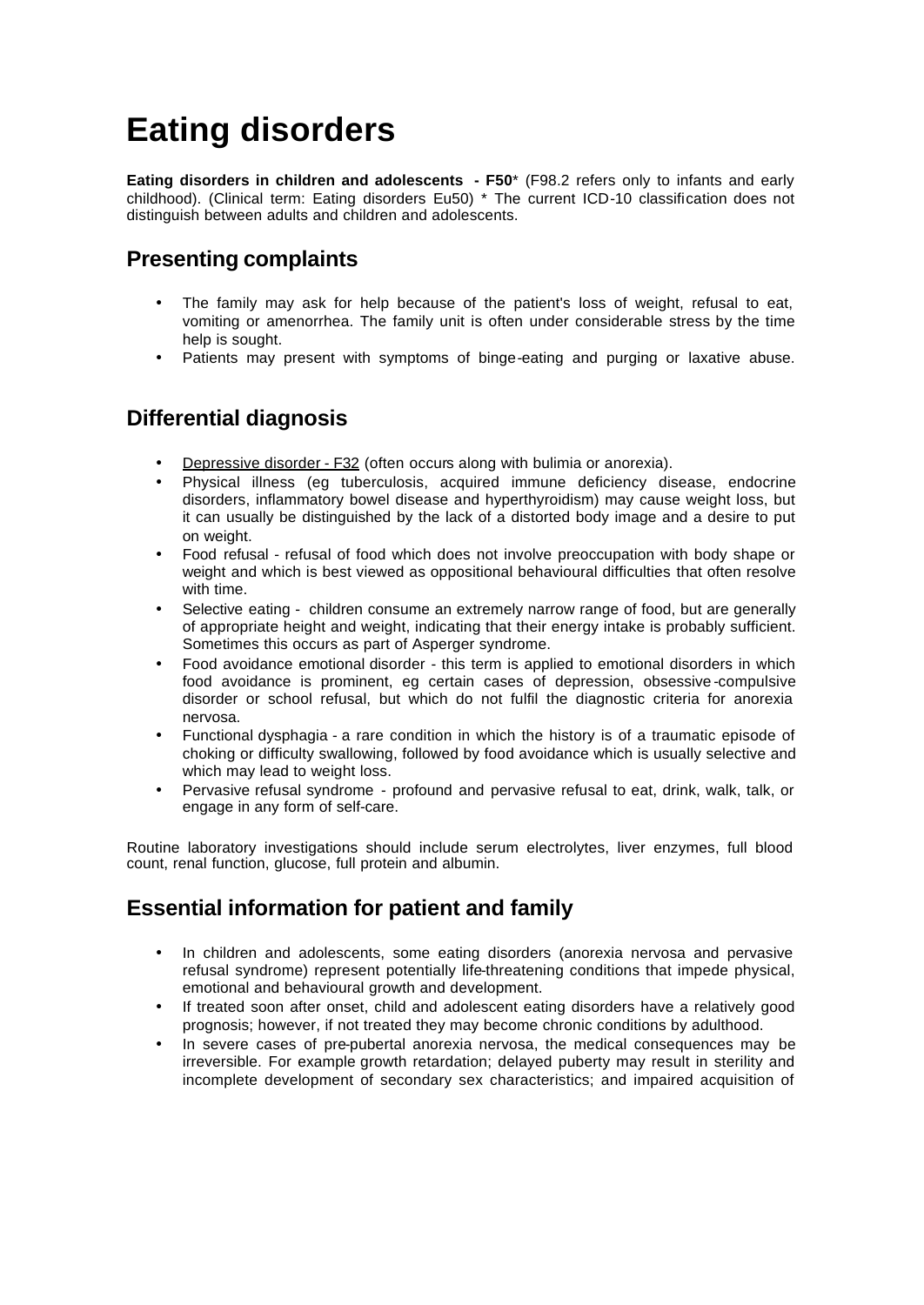peak bone mass during the second decade of life may result in osteoporosis in adulthood.

### **General management and advice to patient and family**

(ref 262)

Eating disorders are serious conditions with a high lifetime mortality, mainly from suicide.

The GP can undertake early simple steps to treat eating disorder with the help of the practice nurse, counsellor and/or dietician.

#### **Anorexia nervosa**

- Family involvement is essential for any intervention with children and adolescents (ref 263)
- The patient, parents and other family members need information and education about the disorder.
- Expect denial from the patient. Encourage and empower parents to be in charge concerning the child's health, eating and safety. Emphasis should be placed on empowering parents as controllers of the patient's food intake.
- Weigh the patient weekly and chart their weight. Set manageable goals in agreement with the patient and their family; for example, aim for a 0.5 kg weight increase per week. For patients who are denying the illness, setting the task of gaining weight can often be usefully presented as 'diagnostic'- someone who is not suffering from an eating disorder should be able to gain weight relatively easily.
- Older adolescents might benefit from individual support.

#### **Bulimia nervosa**

- Family involvement and providing information and education are equally important as they are in anorexia nervosa (ref 263).
- Older adolescents might benefit from individual support and the use of appropriate selfhelp literature.

#### **References**

**262** Robin A, Gilroy M, Dennis AB. Treatment of eating disorders in children and adolescents. Clin Psychol 1998, 18(4): 421-446. (CIV)

**263** Eisler I, Le Grange D, Asen E. Family interventions. In: Treasure J, Schmidt U, van Furth E (eds.) Handbook of Eating Disorders. Chichester: John Wiley and Sons, 2003.

### **Medication**

• Antidepressant medication (eg fluoxetine up to 60 mg daily) usually helps to reduce the frequency of bingeing and vomiting in some patients with bulimia nervosa, but it is not a cure (BNF 4.3.3).